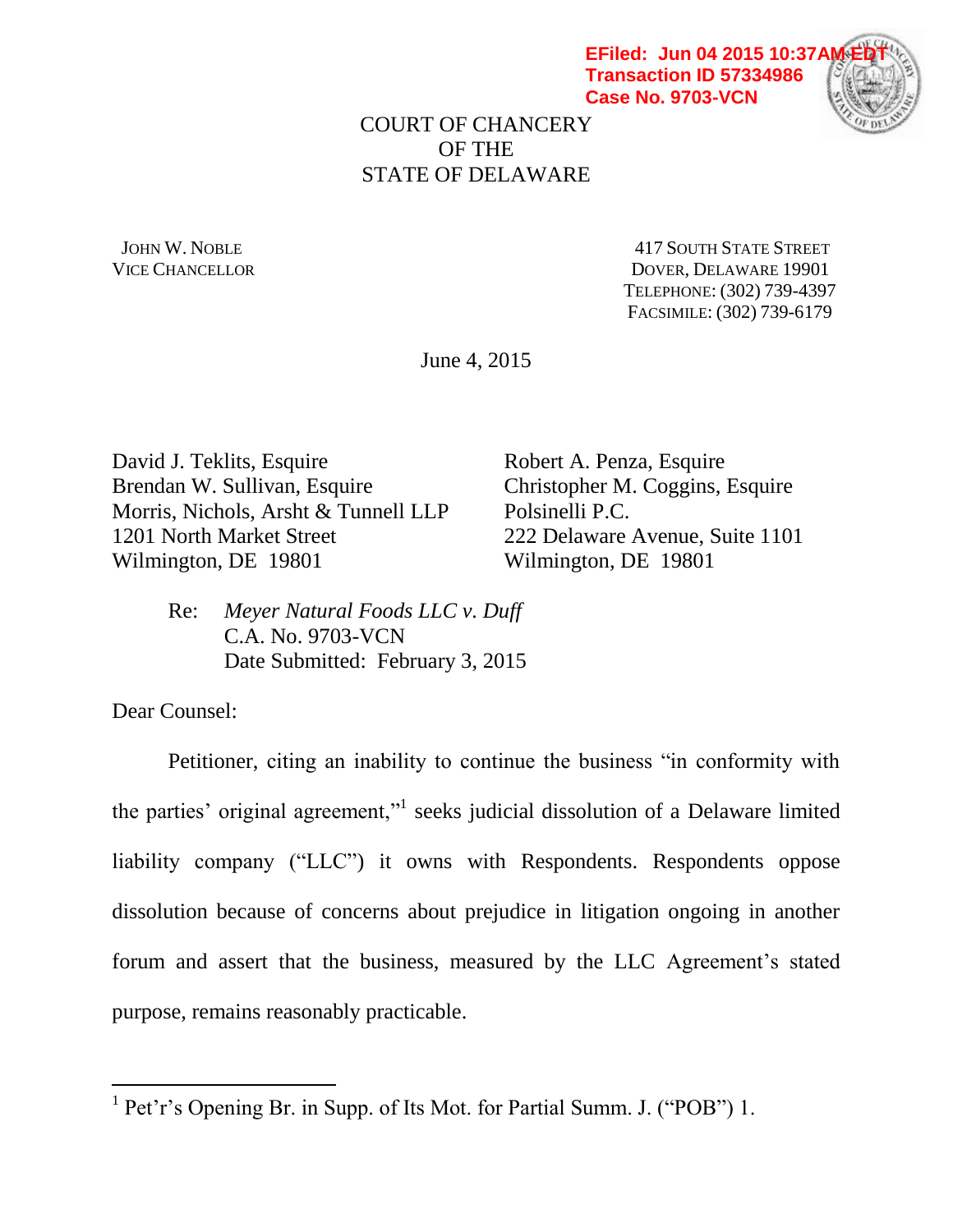$\overline{a}$ 

#### \*\*\*\*\*

Petitioner Meyer Natural Foods LLC ("Meyer") is managing member and owner of a 51% capital interest of Premium Natural Beef LLC ("PNB" or the "Company"). Respondents Kirk Duff, Todd Duff (collectively, the "Duffs"), and C.R. Freeman ("Freeman") own 12%, 12%, and 25% capital interests, respectively, of PNB.<sup>2</sup> Meyer asks for judicial dissolution of PNB pursuant to Section 18-802 of the Delaware Limited Liability Company Act (the "LLC Act")<sup>3</sup> and Section 10.1(a) of PNB's operating agreement.

Respondents formed PNB in 2008 and began discussions with Meyer in 2010 to join efforts to sell all-natural beef to a certain national grocery chain. The parties formalized their business relationship on May 19, 2011, through three agreements: the Purchase Agreement by and among Meyer Natural Foods LLC, Premium Natural Beef LLC, and the Members of Premium Natural Beef LLC (the

<sup>&</sup>lt;sup>2</sup> Resp'ts Kirk Duff, Todd Duff, and C.R. Freeman's Answer to Pet'r Meyer Natural Foods, LLC's Verified Pet. for Judicial Dissolution ("Answer") ¶¶ 2-5. 3 6 *Del. C.* § 18-802.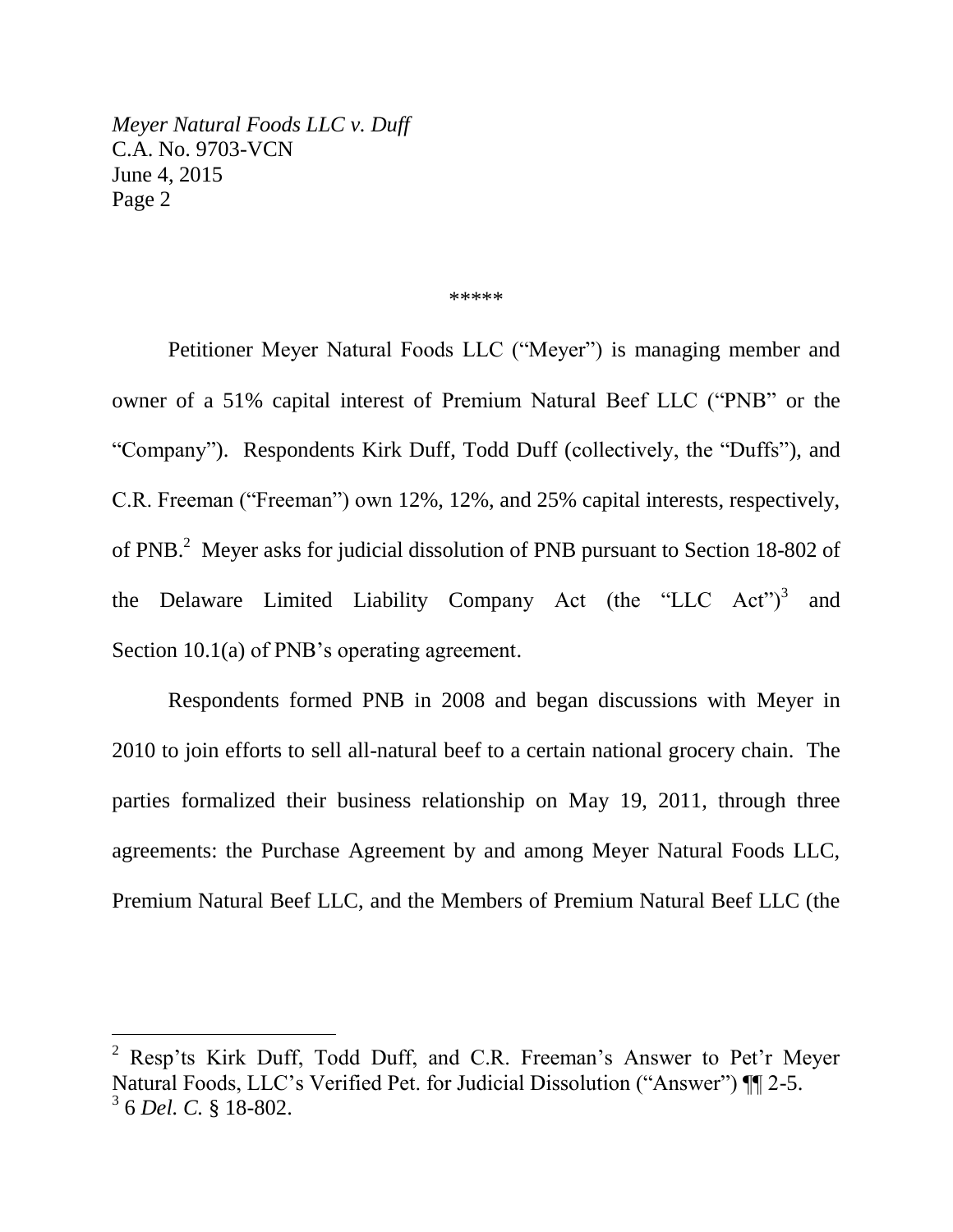$\overline{a}$ 

"Purchase Agreement");<sup>4</sup> the Amended and Restated Limited Liability Company Agreement of Premium Natural Beef LLC (the "LLC Agreement");<sup>5</sup> and the Output and Supply Agreement.<sup>6</sup> The Purchase Agreement focused on the Respondents' sale of PNB's units to Meyer. The LLC Agreement set out the details of PNB's business, with Meyer as the managing member. Finally, under the Output and Supply Agreement, Power Plus Feeders, LLC ("PPF"), owned by the Duffs, and Premium Beef Feeders, LLC ("PBF"), owned by Freeman, were to supply qualifying cattle to Meyer and its subsidiaries to sell.

Relevant to this dispute are clauses dealing with PNB's purpose, PNB's dissolution, and the various non-compete obligations of the parties. Specifically,

<sup>&</sup>lt;sup>4</sup> Transmittal Aff. of Brendan W. Sullivan in Supp. Pet'r's Opening Br. in Supp. of Its Mot. for Partial Summ. J., Dated Oct. 21, 2014 ("Sullivan Aff.") Ex. 2 ("Purchase Agreement").

<sup>5</sup> Resp'ts Kirk Duff, Todd Duff and C.R. Freeman's Answering Br. in Opp'n to Pet'r's Mot. for Partial Summ. J. ("RAB") Ex. A ("Freeman Aff.") Ex. 2 ("LLC Agreement").

<sup>&</sup>lt;sup>6</sup> Sullivan Aff. Ex. 3 ("Output and Supply Agreement"). For convenience, the Court does not always distinguish between the actions of Respondents and their entities.

Only the LLC Agreement selects Delaware law as its governing law. The Court looks at the plain language of the other agreements in determining PNB's purpose but does not claim to interpret those agreements in deciding this motion.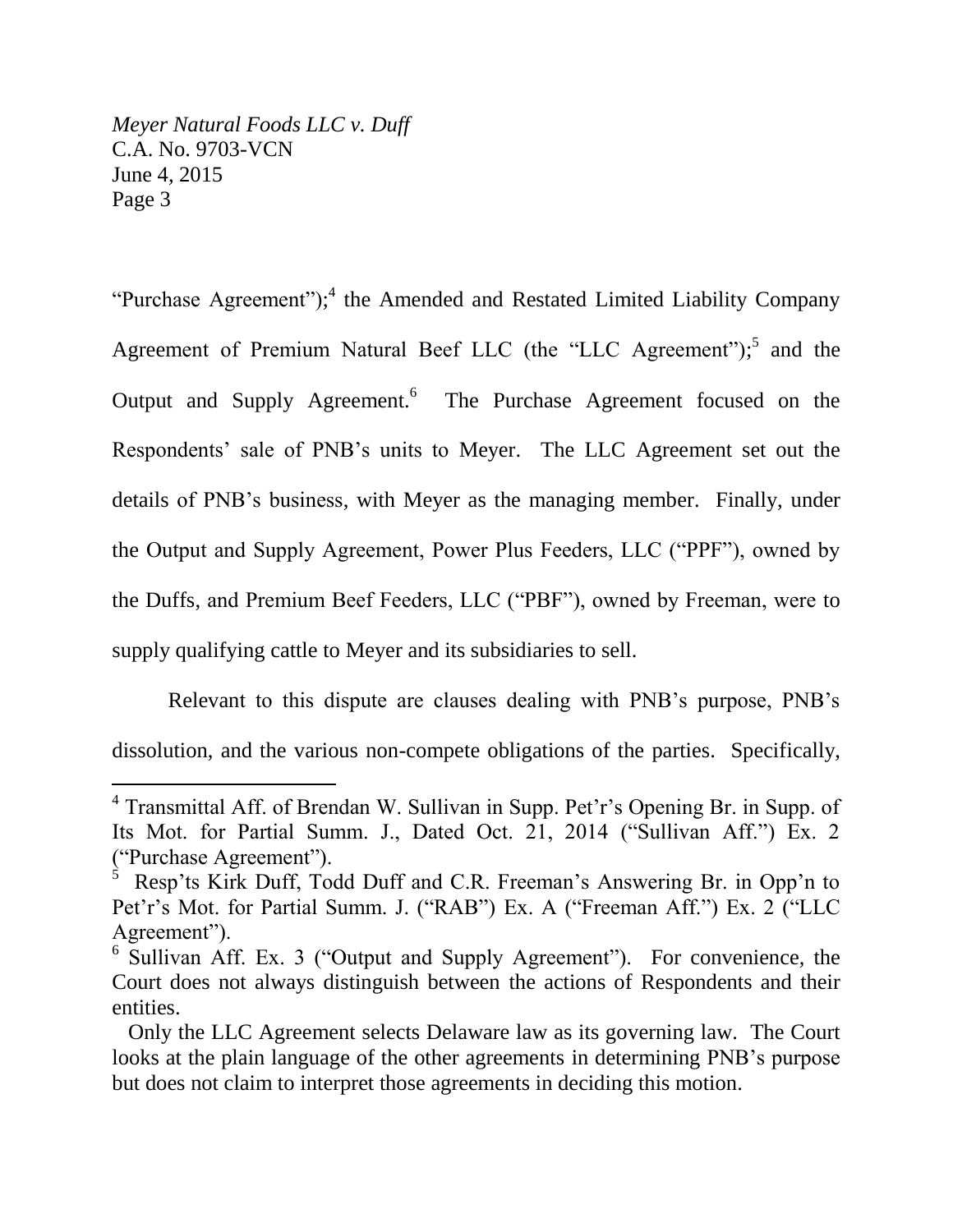the LLC Agreement stated that "[t]he purpose and business of the Company shall be limited to engaging in the PNB Business and related activities,"<sup>7</sup> which in turn "mean[t] the business of marketing, distributing and selling natural Angus beef and beef products under the 'Premium Natural Beef' brand name to the Existing PNB Customers  $\dots$  and to new customers of the Company from time to time."<sup>8</sup> Meyer, as managing member, was required to "manage[] exclusively" the business, property, and affairs of PNB.<sup>9</sup> However, some actions were constrained—absent prior written consent of a majority of the interests held by the other members, the managing member could not "cause the Company to undertake or engage in . . . the dissolution of the Company."<sup>10</sup> Section 10.1 clarified that dissolution is mandatory upon "(a) the entry of a decree of judicial dissolution pursuant to the [LLC] Act; (b) the determination of the Managing Member and a Majority in Interest of the other Members at any time to dissolve the Company; or (c) the Sale of the

 $\overline{a}$ 

9 *Id.* § 4.1.

 $7$  LLC Agreement § 2.6.

<sup>8</sup> *Id.* § 1.1.

 $^{10}$  *Id.* § 4.2(o).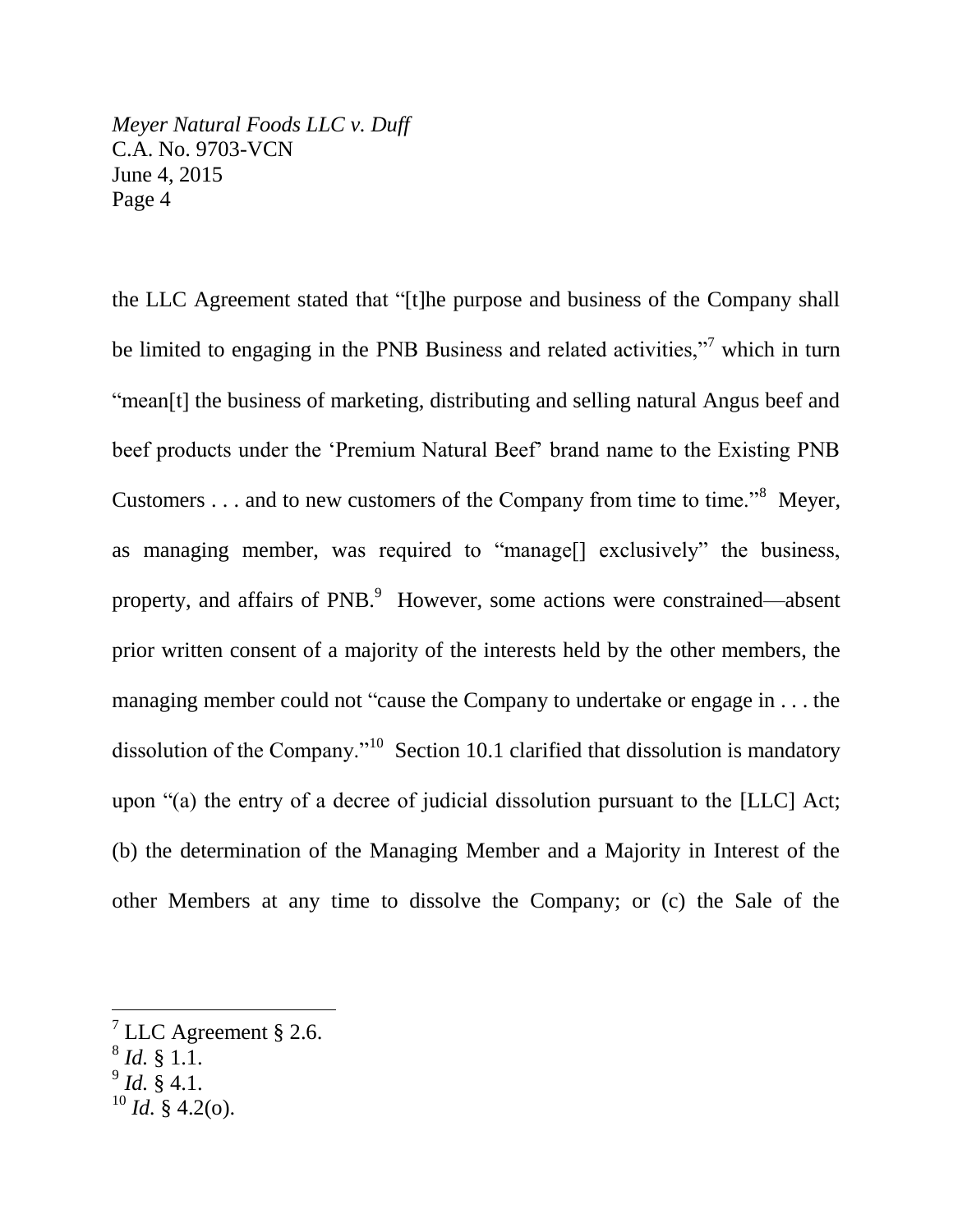Company."<sup>11</sup> The LLC Agreement contained an integration clause,  $12$  but the Output and Supply Agreement stated that it was "being made and entered into in connection with, and as a condition to, that certain Purchase Agreement . . . and the Amended and Restated Limited Liability Company Agreement."<sup>13</sup>

All three agreements addressed competitive activities. The Purchase Agreement specified, among other things, that Respondents could not own or operate a competing business.<sup>14</sup> The Purchase Agreement's restrictive covenants were identified as "essential to protect the Business and the goodwill of [the] Company."<sup>15</sup> The restrictive covenants in that agreement were to terminate immediately, however, if Respondents terminated the Output and Supply Agreement or the LLC Agreement.<sup>16</sup> The Output and Supply Agreement secured exclusive rights for Meyer and its subsidiaries to purchase qualifying cattle from

- <sup>13</sup> Output and Supply Agreement 1.
- <sup>14</sup> Purchase Agreement § 7.4(a)(i).
- $^{15}$  *Id.* § 7.4.

 $^{11}$  *Id.* § 10.1.

 $^{12}$  *Id.* § 12.1.

 $^{16}$  *Id.* § 7.4(f).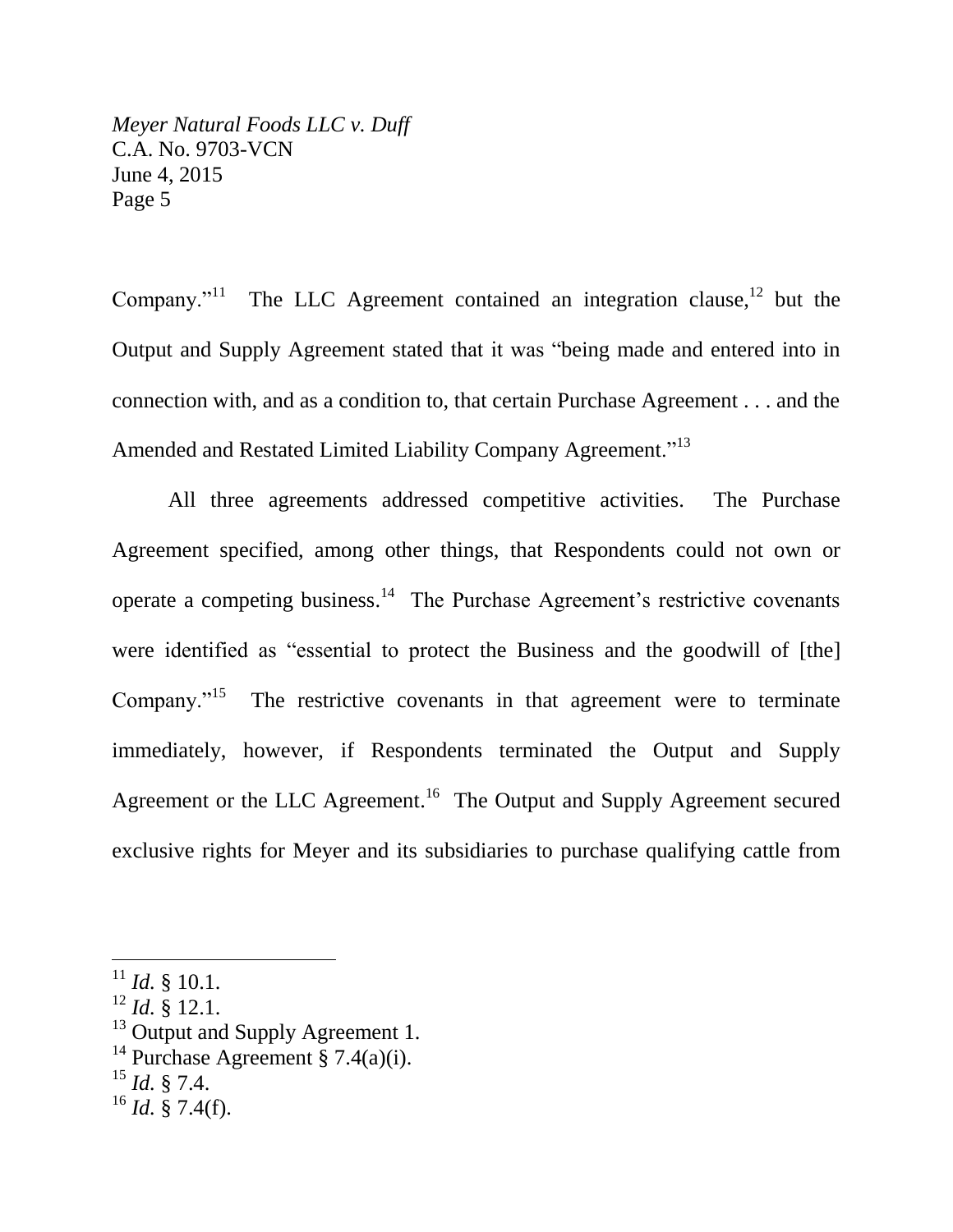PPF and PBF.<sup>17</sup> Its non-solicitation provision was written to terminate with that overall agreement.<sup>18</sup> Finally, the LLC Agreement required Meyer, generally speaking, "to use commercially reasonable efforts to promote and expand the PNB Business in the [four relevant states] for the benefit of t[h]e Company and in the mutual best interests of all the Members."<sup>19</sup> It also subjected the parties' rights to engage in other activities to the restrictive covenants in the Purchase Agreement.<sup>20</sup>

Respondents and their entities purported to terminate the Output and Supply Agreement in July 2012 and filed suits against Meyer and PNB in an Oklahoma state court on August 3, 2012 (the "Oklahoma Litigation"). They alleged, among other claims, breaches of contractual and fiduciary duties. The Oklahoma Litigation sought remedies such as rescission of the Purchase Agreement and the LLC Agreement, a declaratory judgment about restrictive covenants, and damages. The Oklahoma court has ordered termination of the exclusive supply and purchase obligations of the parties under the Output and Supply Agreement as of March 31,

 $17$  Output and Supply Agreement § 2.1.

 $^{18}$  *Id.* § 15.2.

<sup>&</sup>lt;sup>19</sup> LLC Agreement § 4.9(d).

 $^{20}$  *Id.* § 4.9(c).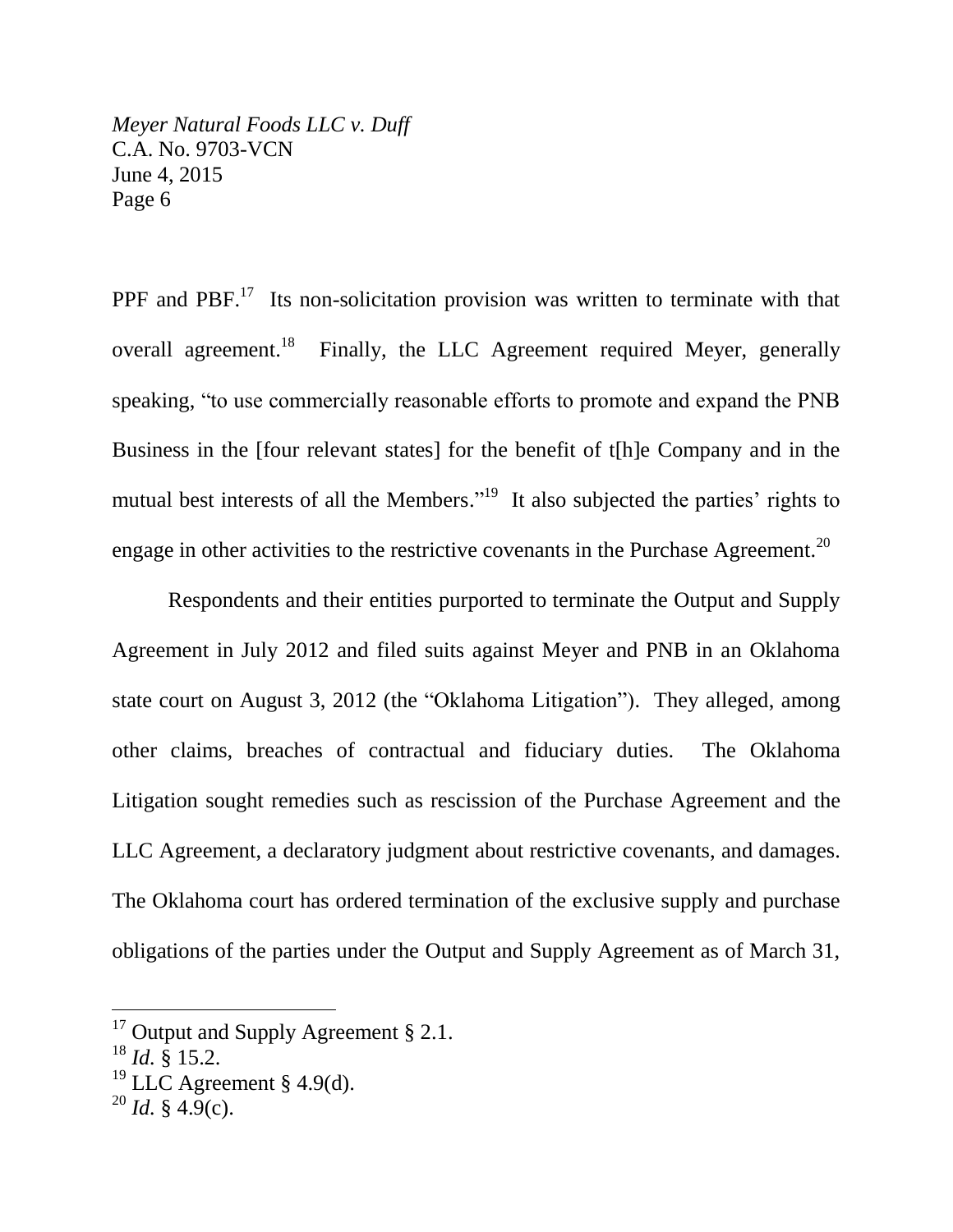$2013<sup>21</sup>$  The order states that it "does not affect any rights which [the parties] may thereafter have against each other based on any non-compete or similar provisions in the [Output and Supply] Agreement or other contracts . . . as to any live cattle other than the second quarter cattle or hold over cattle in the third quarter of  $2013^{32}$  Respondents, relatedly, submit that they are no longer bound by restrictive covenants in the Output and Supply Agreement and the Purchase Agreement.<sup>23</sup> In late 2014, the Oklahoma court granted partial summary judgment in one suit in favor of Respondents' Interpretation of Offal Items, Bones, and Fat. $^{24}$ Meyer filed its Verified Petition for Judicial Dissolution in this Court on May 28, 2014, primarily seeking judicial dissolution of PNB. Meyer has now moved for

 $21$  Freeman Aff. Ex. 13.

 $^{22}$  *Id.* at 2.

<sup>23</sup> Answer ¶¶ 17, 22, 29.

 $24$  The order granting the motion did not provide a background on the arguments made, *see* RAB Ex. B, but Respondents contend here that Meyer "designat[ed] red meat items as 'offal items, bones and fat' and thereafter pass[ed] the profits from those impermissibly retained items to Meyer." Freeman Aff. ¶ 15. They cite this preliminary success as supporting their various claims against Meyer and weighing against dissolution. RAB 24. The Court discusses the Oklahoma Litigation largely to provide context for Respondents' concerns about prejudicing existing litigation, not to draw any conclusions on the merits.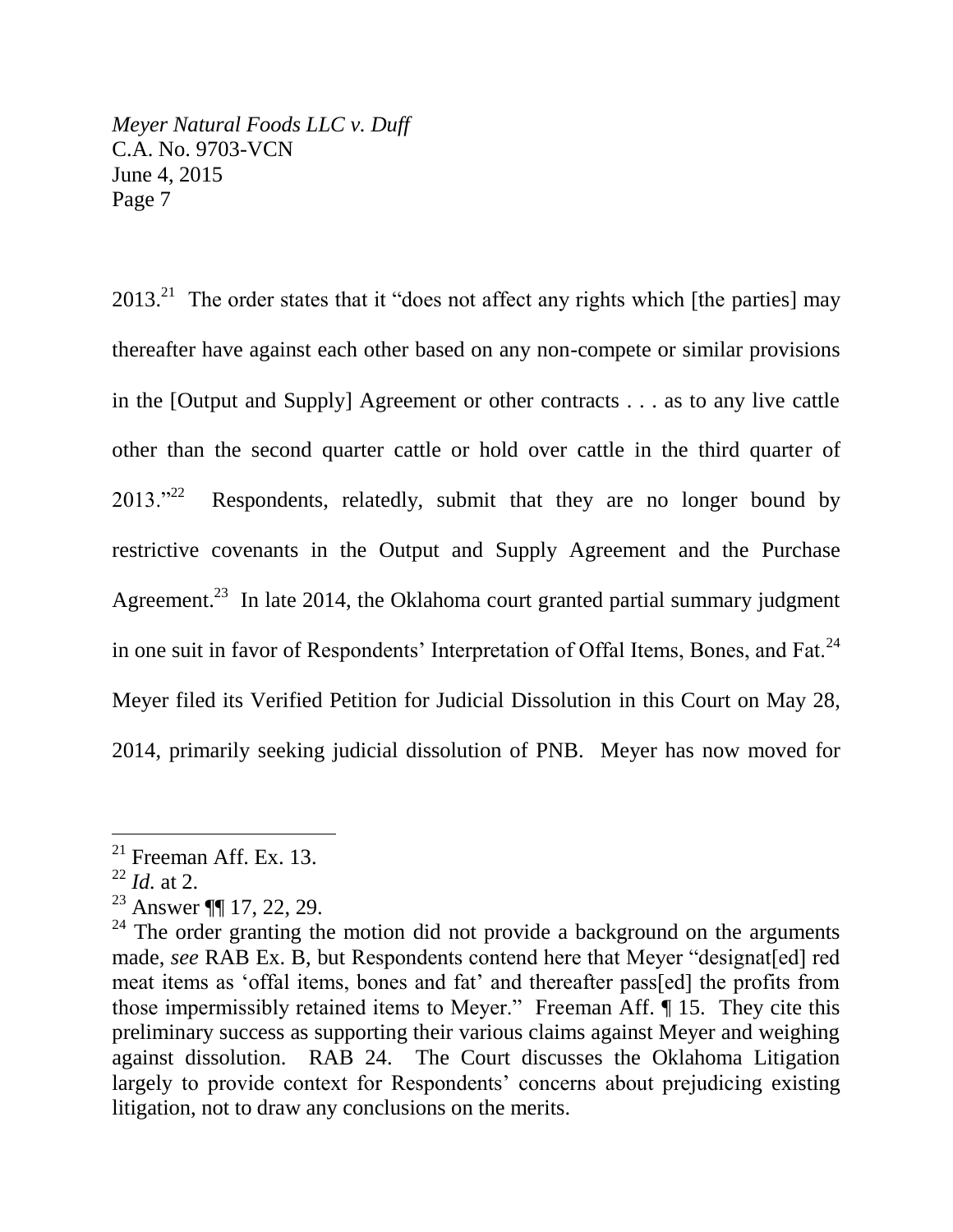partial summary judgment on the issue of dissolution pursuant to 6 *Del. C.* § 18- 802 and LLC Agreement § 10.1(a).

\*\*\*\*\*

Meyer argues that there are two grounds supporting its motion for partial summary judgment: that continued operation is not reasonably practicable and that Respondents have sought rescission, effectively consenting to dissolution.<sup>25</sup> In support of the first ground, Meyer reads the parties' agreements together to conclude that PNB's purpose was not only to sell natural beef but also to partner exclusively with Respondents in a "joint venture business"<sup>26</sup> to do so. Because the Output and Supply Agreement is no longer effective and Respondents believe that they are free to compete against Meyer, it would follow that PNB's business is no longer practicable. Meyer emphasizes the unfairness of requiring it to serve as managing member of a business that the parties no longer want to continue and to

<sup>&</sup>lt;sup>25</sup> Meyer states that Respondents have since attempted to withdraw their request for rescission. Pet'r Meyer Natural Foods LLC's Response to Resp'ts' Mot. to Supplement R. 2 n.1. This does not change the pending analysis. The Court decides the motion on the first ground, although it touches upon concerns about dissolution (as opposed to rescission) in its discussion of the equities.

 $26$  Pet'r's Mot. for Partial Summ. J. Tr. ("Summ. J. Tr.") 14.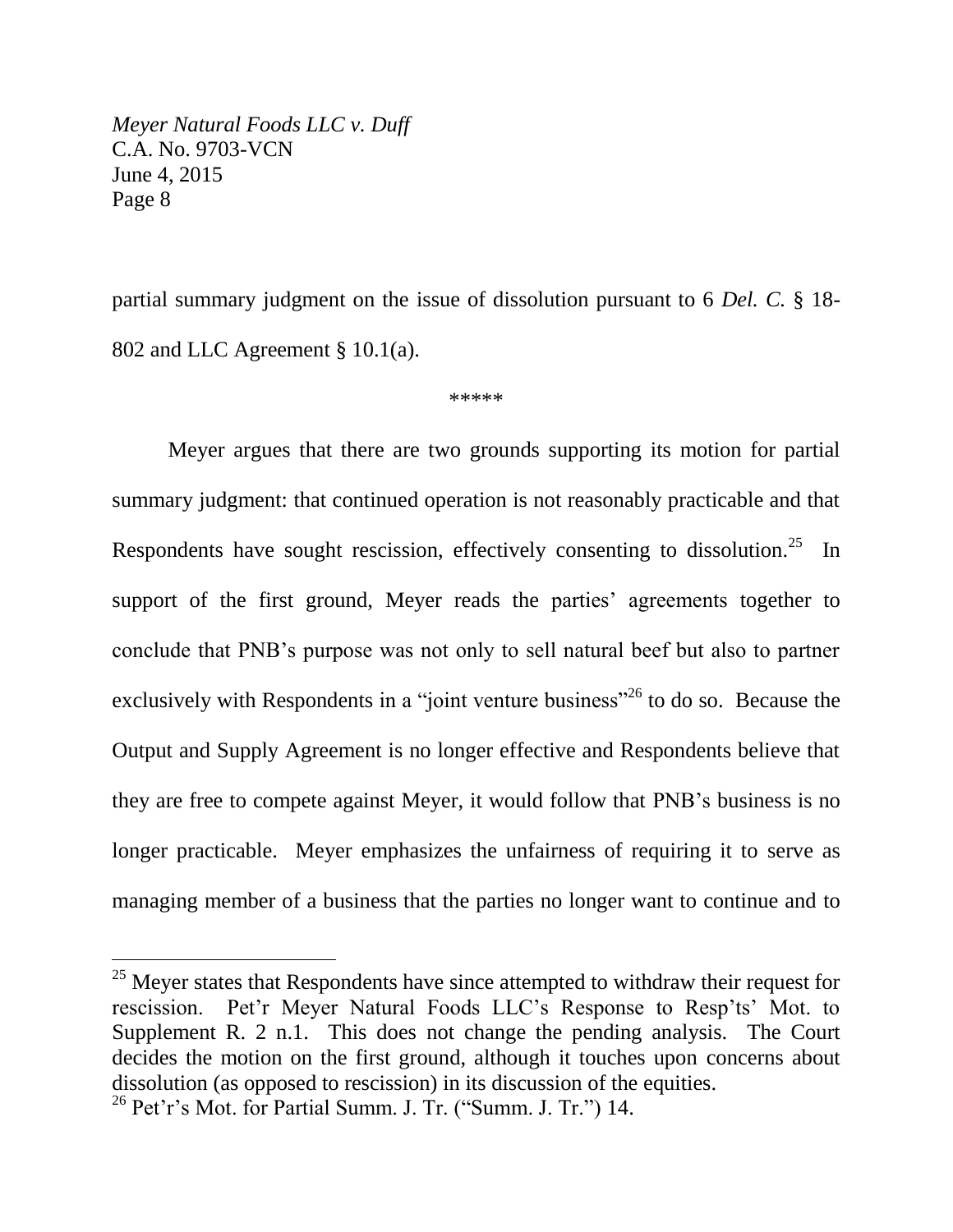which Respondents no longer have critical obligations. Dissolution is argued to be the first step of an orderly process that will not have material consequences for Respondents' ultimate recovery, if any, in Oklahoma.

Respondents, on the other hand, submit that dissolution at this stage is inappropriate because of material factual disputes, PNB's continued operations, and the possibility of inequitable conduct. Cited among the facts in dispute are PNB's purpose, whether PNB is profitable, whether non-compete provisions remain viable, and whether Meyer has been fulfilling its duties as managing member.<sup>27</sup> Respondents point to authority that judicial dissolution of PNB is only proper if it is no longer reasonably practicable to operate according to its original purpose, which they take from the broad language in the LLC Agreement. They agree that the parties no longer want to be business partners but disagree that they support dissolution, pointing to a contractual mechanism they could have used if they had wanted dissolution. Finally, they raise equitable factors that could counsel against the discretionary remedy of dissolution. They caution against

<sup>27</sup> *E.g.*, RAB 13-16, 21-22.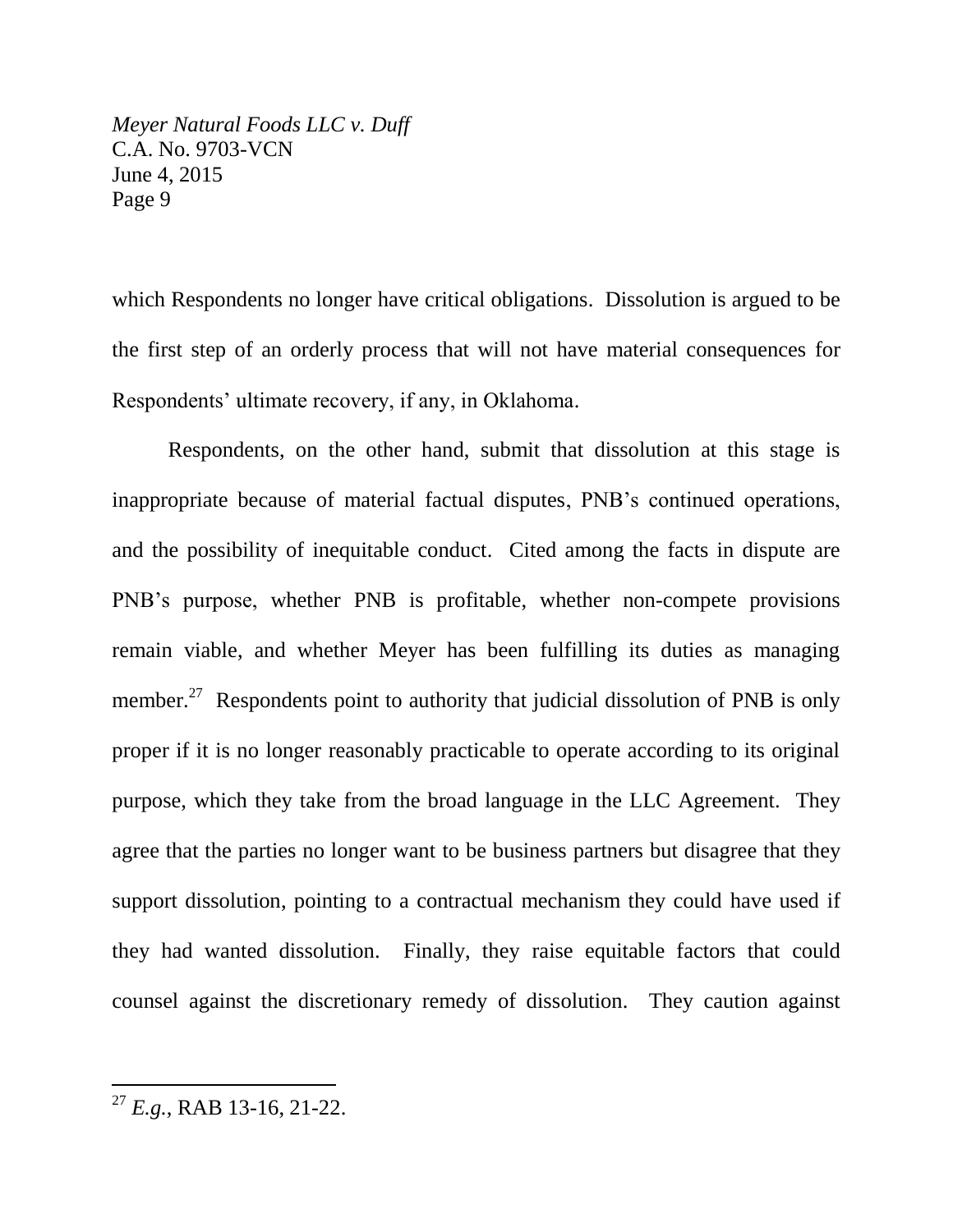prejudicing recovery in the Oklahoma Litigation and awarding an equitable remedy to one who allegedly has engaged (or is engaging) in inequitable conduct.

Meyer, in reply, emphasizes the narrowness of the pending motion and the lack of material disputes. It notes that Respondents' attempt to distinguish rescission is unavailing because the outcome would not differ substantively and the contractual option for dissolution is meaningless because Respondents continue to block it. Meyer stands by its interpretation of PNB's business purpose and points out that the Court can decide this motion without relying on (or materially affecting) the Oklahoma Litigation.

### \*\*\*\*\*

The Court grants summary judgment "if the pleadings, depositions, answers to interrogatories and admissions on file, together with the affidavits, if any, show that there is no genuine issue as to any material fact and that the moving party is entitled to a judgment as a matter of law."<sup>28</sup> The moving party bears the burden of establishing that there is no genuine issue of material fact, and inferences are

 $28$  Ct. Ch. R. 56(c).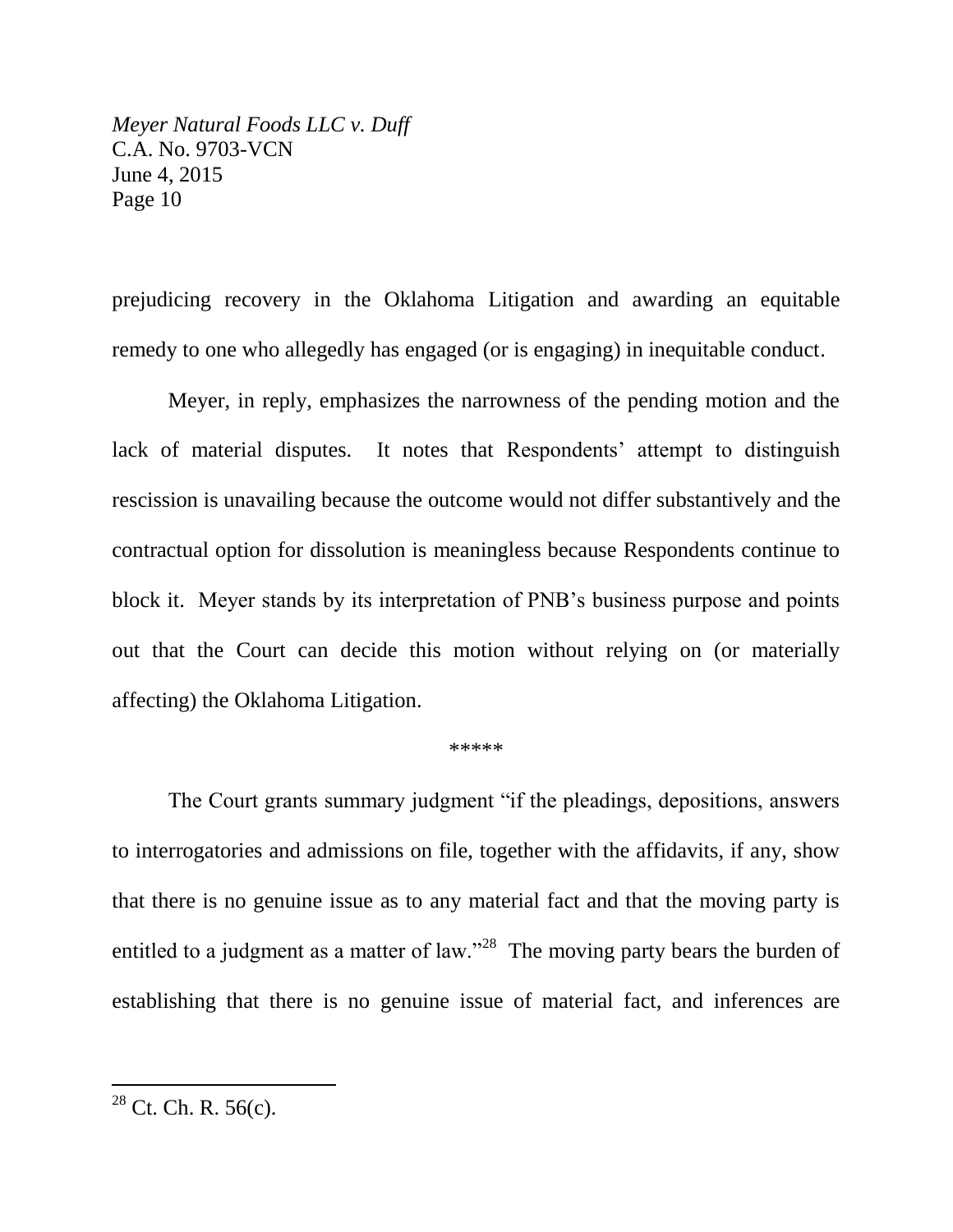$\overline{a}$ 

drawn from the record "in the light most favorable to the nonmoving party."<sup>29</sup> Respondents argue that the Court should not grant Meyer's motion for summary judgment because Meyer is in control of the information that Respondents need to make their case.<sup>30</sup> While the Court does not disagree with using caution in granting summary judgment, the Court earlier denied Respondents' Rule 56(f) motion for discovery<sup>31</sup> and has no reason to believe that Respondents lacked access to material information.

### \*\*\*\*\*

The LLC Act permits judicial dissolution "[o]n application by or for a member or manager . . . whenever it is not reasonably practicable to carry on the business in conformity with a limited liability company agreement."<sup>32</sup> Judicial

<sup>29</sup> *Blaustein v. Lord Baltimore Capital Corp.*, 2013 WL 1810956, at \*6 (Del. Ch. Apr. 30, 2013), *aff'd*, 84 A.3d 954 (Del. 2014).

<sup>30</sup> *See* RAB 13 (citing *NAMA Hldgs., LLC v. Related World Mkt. Ctr., LLC*, 922 A.2d 417, 426 n.9 (Del. Ch. 2007)).

<sup>31</sup> *Meyer Natural Foods LLC v. Duff*, C.A. No. 9703, at 19-21 (Nov. 24, 2014) (TRANSCRIPT).

<sup>&</sup>lt;sup>32</sup> 6 *Del.* C. § 18-802. The Court can draw on analogous authority relating to limited partnerships. *E.g.*, *In re Seneca Invs. LLC*, 970 A.2d 259, 262 (Del. Ch. 2008).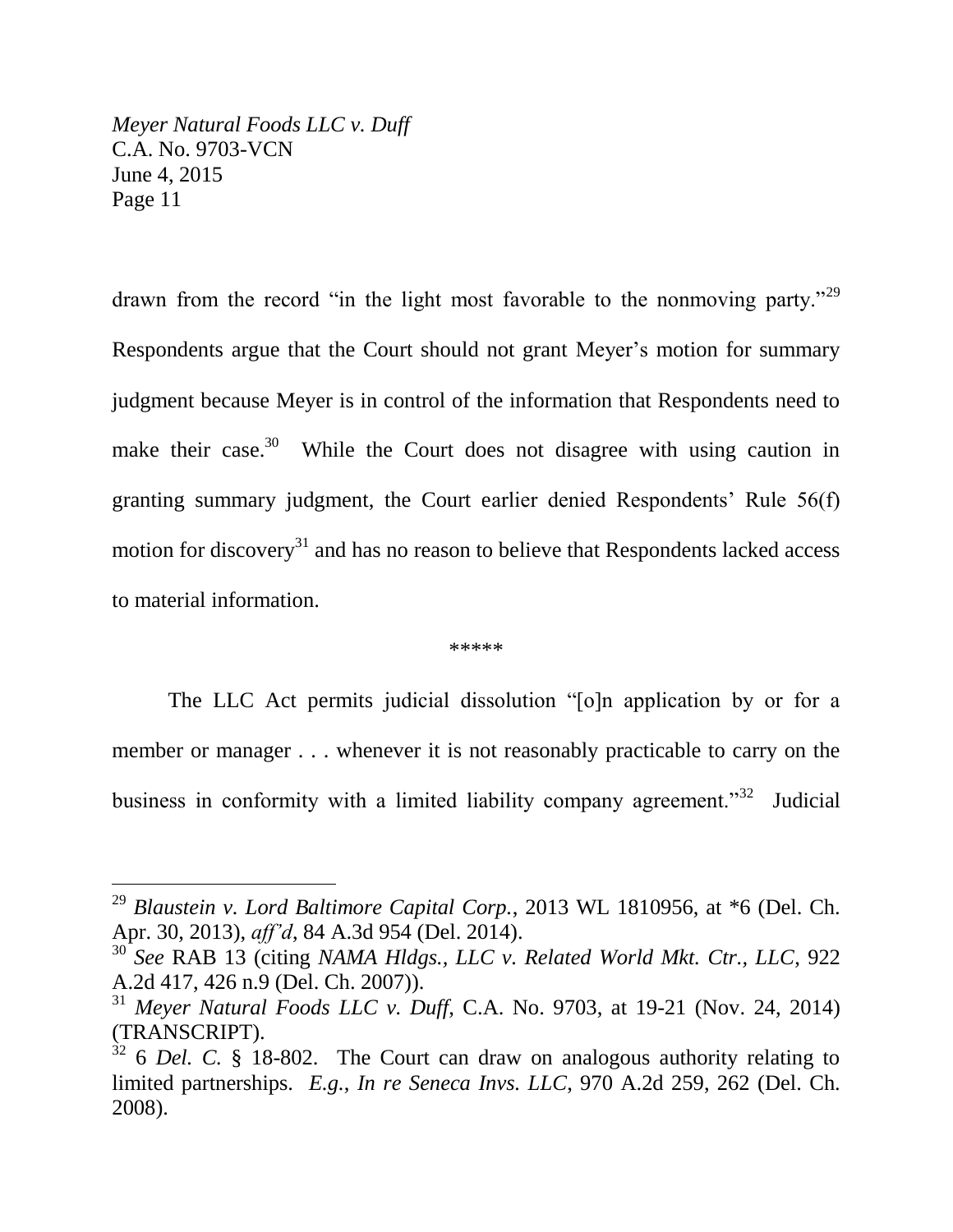dissolution of an LLC is a discretionary remedy<sup>33</sup> and is "grant[ed] sparingly."<sup>34</sup> Nonetheless, it has been granted "in situations where there was 'deadlock' that prevented the [entity] from operating and where the defined purpose of the entity was fulfilled or impossible to carry out."<sup>35</sup> Deadlock refers to the inability to make decisions and take action, such as when an LLC agreement requires an unattainable voting threshold.<sup>36</sup> When analyzing purpose, the Court looks to the parties' foundational contractual agreement and asks whether it is reasonably practicable to carry on the business in line with that purpose, not whether "the purpose . . . has been completely frustrated."<sup>37</sup>

To begin, operational deadlock is not an issue because of the authority granted to Meyer as managing member. Thus, the dispute is over purpose. Respondents argue for a broad characterization of PNB's purpose, implementing

<sup>33</sup> *E.g.*, *In re Mobilactive Media, LLC*, 2013 WL 297950, at \*33 (Del. Ch. Jan. 25, 2013).

<sup>34</sup> *Wiggs v. Summit Midstream P'rs, LLC*, 2013 WL 1286180, at \*12 (Del. Ch. Mar. 28, 2013).

<sup>35</sup> *Seneca*, 970 A.2d at 262-63 (footnote omitted).

<sup>36</sup> *See, e.g.*, *Fisk Ventures, LLC v. Segal*, 2009 WL 73957, at \*4-5 (Del. Ch. Jan. 13, 2009), *aff'd*, 984 A.2d 124 (Del. 2009) (TABLE); *In re Silver Leaf, L.L.C.*, 2005 WL 2045641, at \*10-11 (Del. Ch. Aug. 18, 2005).

<sup>37</sup> *Fisk*, 2009 WL 73957, at \*4 (internal quotation marks omitted).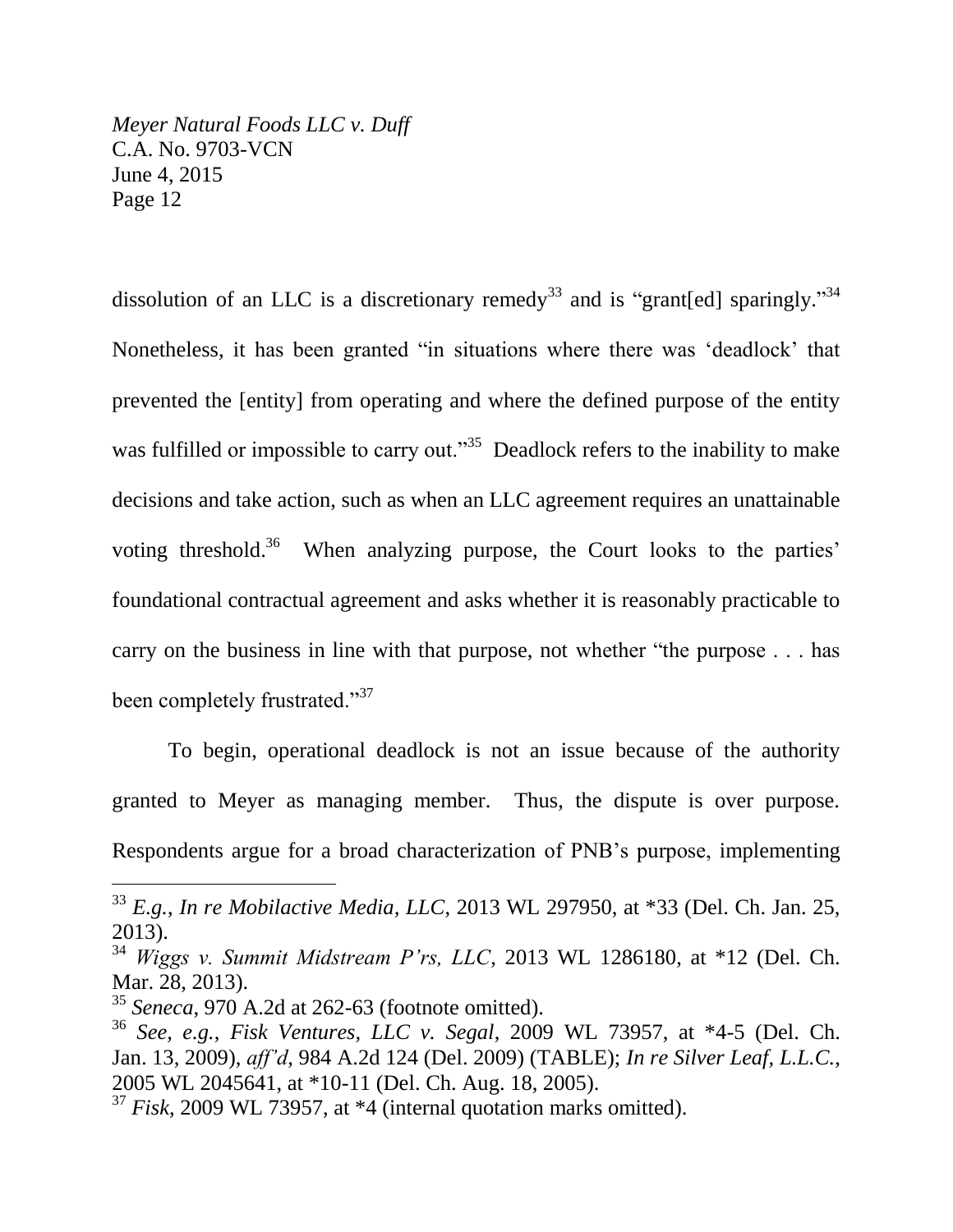$\overline{a}$ 

the plain language of Section 2.6 of the LLC Agreement. Meyer wants a contextual interpretation based on the various non-compete and mutual obligations in the Purchase Agreement, the LLC Agreement, and the Output and Supply Agreement. There is authority that limits analysis of an LLC's purpose to the purpose clause in an organizational document,  $38$  but other authority suggests that additional evidence might inform the analysis. In *Cincinnati Bell Cellular Systems Co. v. Ameritech Mobile Phone Service of Cincinnati, Inc.*, for example, the Court rejected an argument that the purpose of the limited partnership was to provide services that did not compete with its limited partners' businesses, noting that the plaintiff "executed the Partnership Agreement that does not contain a non-compete clause; nor did it ever seek an amendment to the Partnership Agreement."<sup>39</sup> A sensible interpretation of precedent is that the purpose clause is of primary

<sup>38</sup> *See, e.g.*, *In re Arrow Inv. Advisors, LLC*, 2009 WL 1101682, at \*1 (Del. Ch. Apr. 23, 2009) ("[T]his court must look to the operating agreement of the LLC to determine the purpose for which it was formed, and not to an initial business plan that any rational businessperson would expect to evolve over time."); *Seneca*, 970 A.2d at 263-64 ("This Court will also not attempt to divine some other business purpose by interpreting provisions of the governing documents other than the purpose clause.").

<sup>39</sup> 1996 WL 506906, at \*7 (Del. Ch. Sept. 3, 1996), *aff'd*, 692 A.2d 411 (Del. 1997) (TABLE).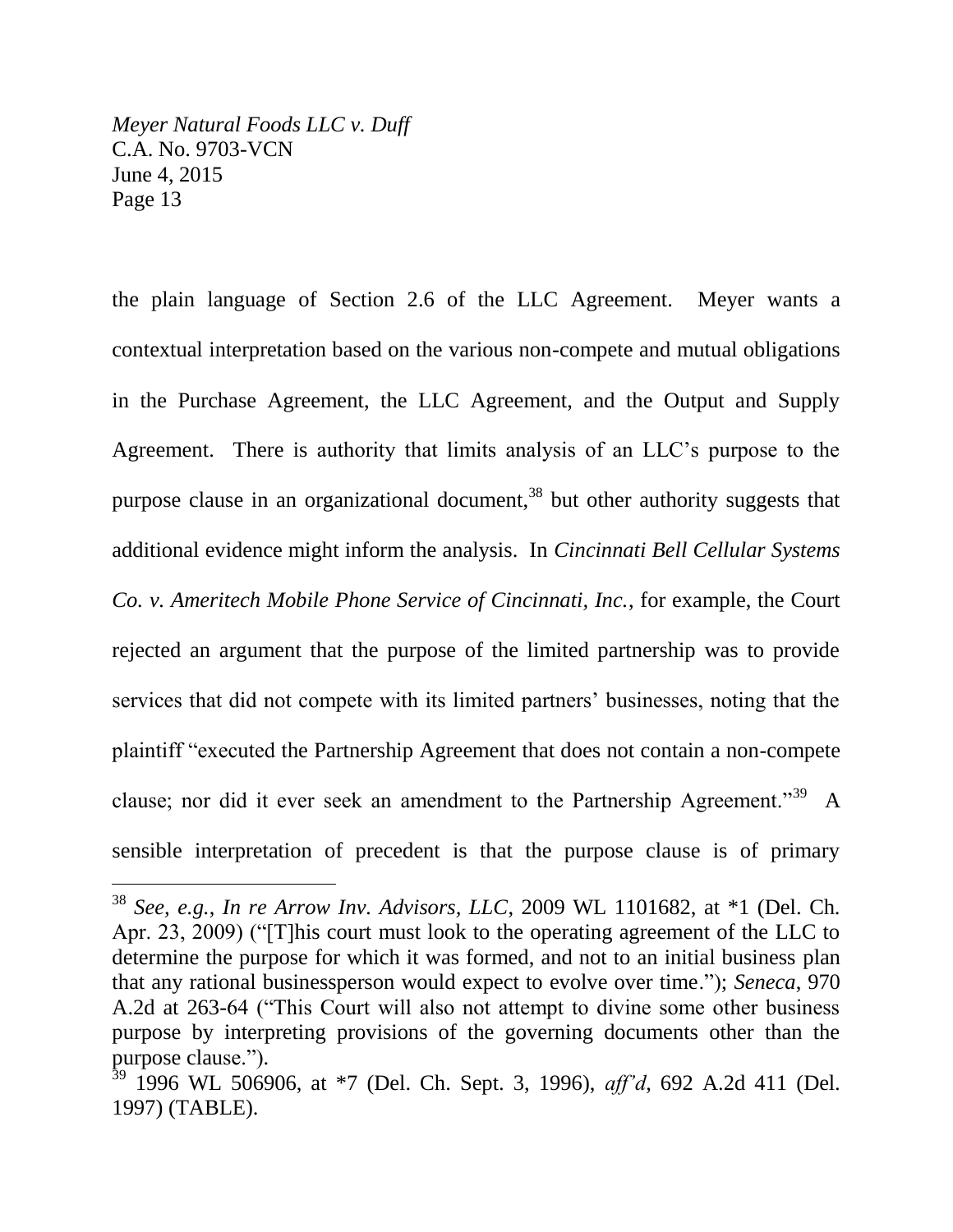importance, but other evidence of purpose may be helpful as long as the Court is not asked to engage in speculation.

Starting with the purpose clause in the LLC Agreement, PNB's stated purpose was essentially to market, distribute, and sell natural beef. This language is not ambiguous. However, Meyer's argument to look beyond the purpose clause of the LLC Agreement is persuasive.<sup>40</sup> The Output and Supply Agreement stated that it was a "condition to" the LLC Agreement, $41$  and the LLC Agreement was not inconsistent with an understanding of collaboration with PPF and PBF. The noncompete covenants in the Purchase Agreement (and as referenced in the LLC Agreement) underscored the importance of the parties' supply arrangement. Despite the integration clause in the LLC Agreement, the entirety of the parties' agreement on May 19, 2011, demonstrated that PNB was not intended to be a business where Meyer ran all of the operations and distributed profits to Respondents as passive members with an incidental supply contract. *Cincinnati* 

<sup>40</sup> *See Comerica Bank v. Global Payments Direct, Inc.*, 2014 WL 3567610, at \*7 & n.52 (Del. Ch. July 21, 2014) (collecting authority and applying "the rule that contemporaneous contracts between the same parties concerning the same subject matter should be read together as one contract").

<sup>&</sup>lt;sup>41</sup> Output and Supply Agreement 1.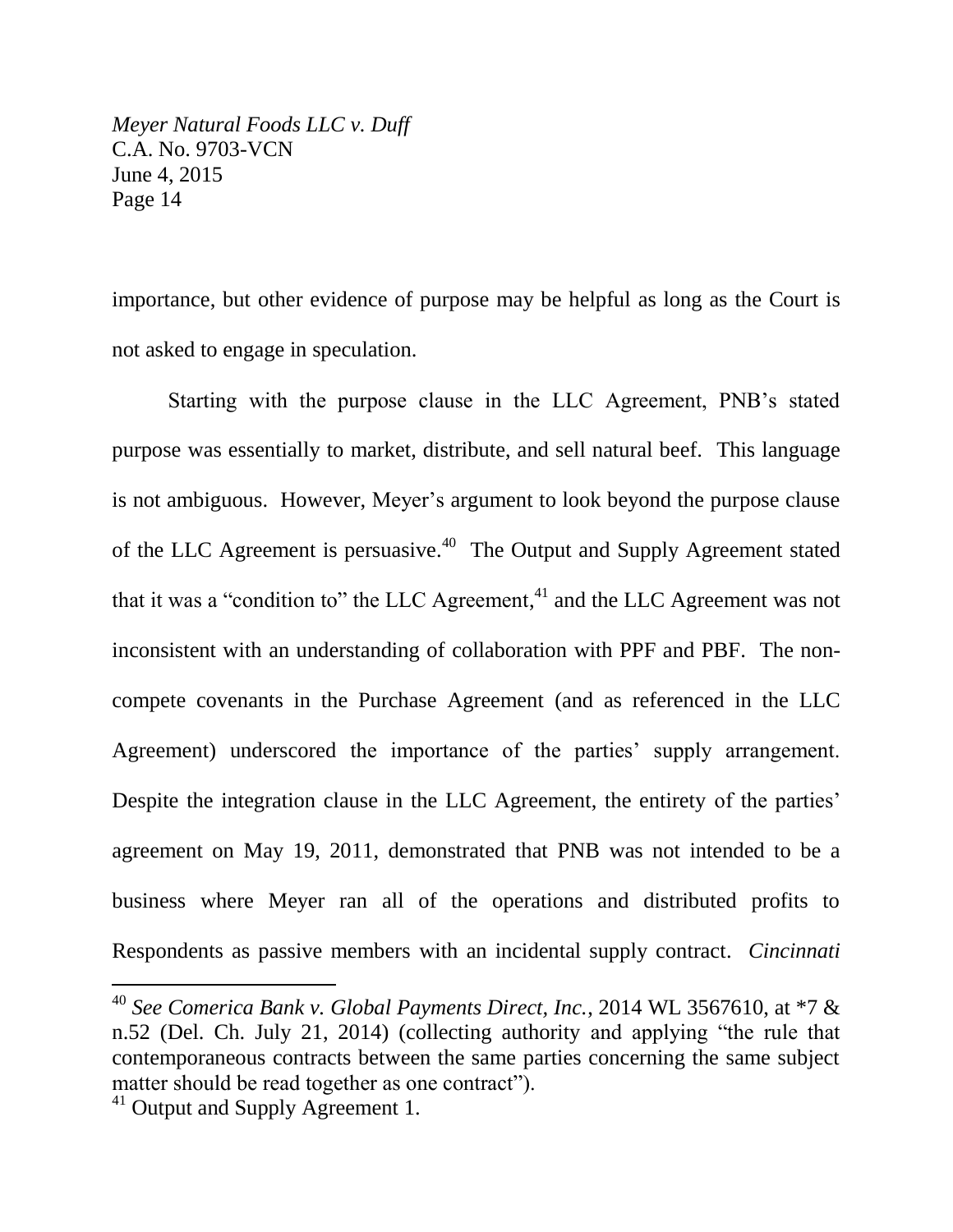*Bell* noted a lack of "some indication that had the parties considered it *ex ante,* they would have included such a [non-competition] provision in the Partnership Agreement," $^{42}$  but the indication here is plain. Limiting the analysis to the purpose clause of the LLC Agreement would resolve the dispute on a technicality. Even Respondents have admitted, albeit in a different context, that "[t]he purchase agreement and operating agreement and output agreement were all done on the same day, and essentially, under Oklahoma law . . . , you're going to tie all these agreements together and look at them at one time."<sup>43</sup>

The next question is whether operating PNB in accordance with the above purpose is no longer reasonably practicable. Meyer argues that the collaborative venture no longer operates as intended because the Output and Supply Agreement has been terminated and Respondents feel free to compete. Respondents, in line with their broad interpretation of purpose, focus on their minority interest and contend that there is at least a material dispute about PNB's profitability. Fundamentally, the Court looks at the match between the company's purpose and

 $42$  1996 WL 506906, at  $*7$ .

<sup>43</sup> Oral Arg. Resp'ts' Mot. to Dismiss or Stay Tr. 5.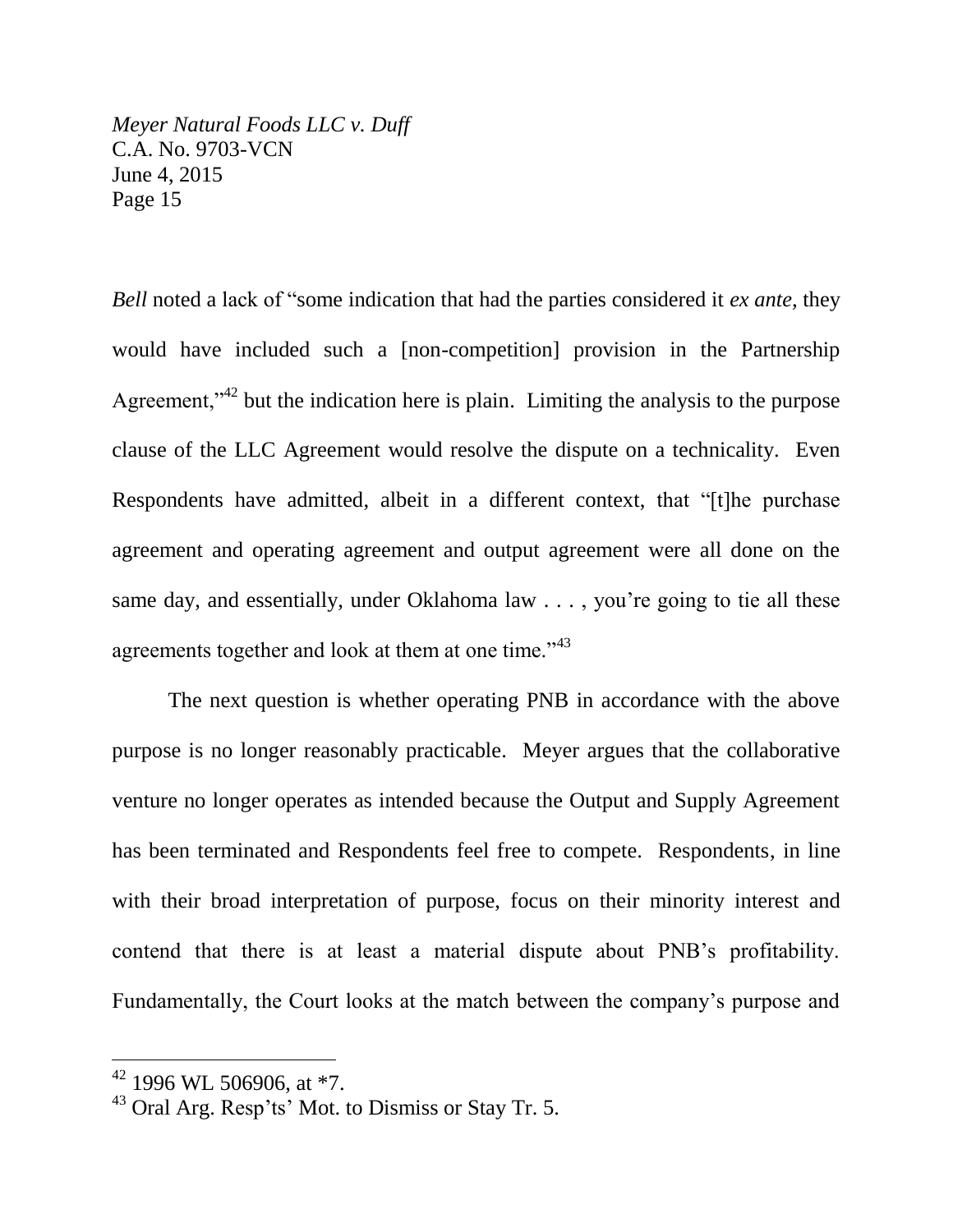its reasonable current and future activities. The Court ordered dissolution in *Silver Leaf* because (in addition to a voting deadlock) the company was formed to market a product but the sales and marketing agreement for that product had been terminated.<sup>44</sup> "[S]everal convincing factual circumstances have pervaded the case law: (1) the members' vote is deadlocked at the Board level; (2) the operating agreement gives no means of navigating around the deadlock; and (3) due to the financial condition of the company, there is effectively no business to operate.<sup> $345$ </sup>

Given that the purpose of PNB was to market and sell natural beef supplied by PPF and PBF according to Meyer's specifications, the Court concludes that it is no longer reasonably practicable to operate PNB in line with this vision. It is true that there is no operational deadlock and that PNB earned profits in  $2014.^{46}$  It is

<sup>44</sup> 2005 WL 2045641, at \*11.

<sup>45</sup> *Fisk*, 2009 WL 73957, at \*4.

<sup>&</sup>lt;sup>46</sup> Respondents have moved to supplement the record with audited financial statements showing that PNB's 2014 net income was \$663,039. Resp'ts Kirk Duff, Todd Duff and C.R. Freeman's Mot. to Supplement . . . R. Ex. A, at 4. Revenues increased from approximately \$65 million in 2013 to approximately \$90 million in 2014. The Court grants the motion to the extent of acknowledging the 2014 financials.

That said, financial viability does not preclude dissolution. *See Haley v. Talcott*, 864 A.2d 86, 96 (Del. Ch. 2004). Moreover, as Meyer argues, it makes little sense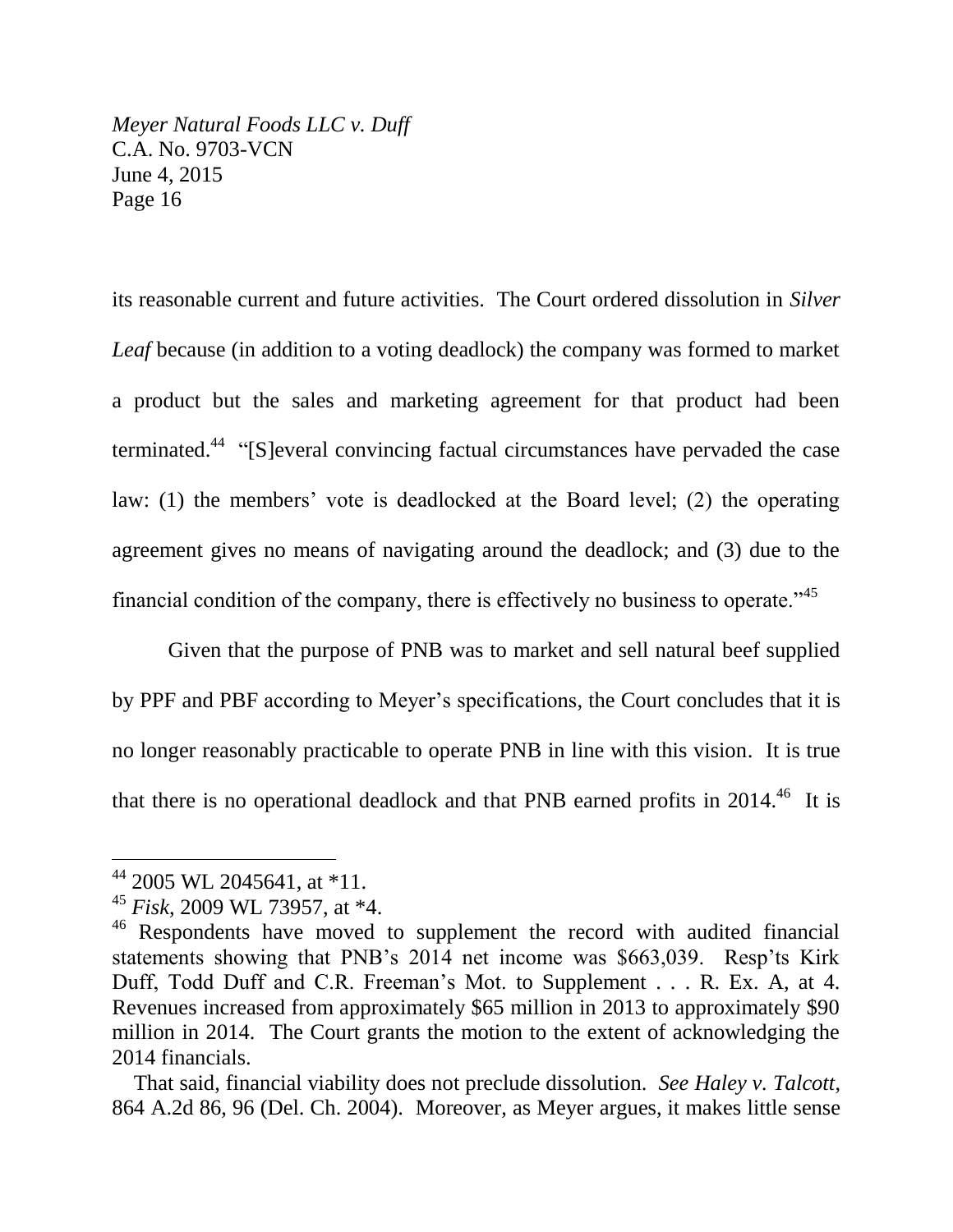$\overline{a}$ 

also true that the Court does not order dissolution for just any breach of fiduciary duty. $47$  Nonetheless, PNB cannot achieve its purpose when Respondents do not believe restrictive covenants apply to them and the Output and Supply Agreement has been terminated. The Court has determined that the purpose of PNB was to operate a "joint venture business" based on a supply and distribution arrangement, but Respondents' entities no longer provide PNB with cattle. At the same time, all parties believe that the LLC Agreement continues to bind Meyer. These discrete facts are not in dispute, regardless of the many issues being litigated in Oklahoma. Meyer, therefore, has made a prima facie case for dissolution.

The parties seem to discuss the contractual dissolution mechanism for different purposes, and it bears some mention although it does not affect the Court's conclusion. Respondents cite the dissolution provision as evidence that they have not consented to dissolution as Meyer alleges in its opening brief. Meyer cites it to rebut a claim that private ordering precludes judicial

to force it to run PNB into the ground just to satisfy the Court that PNB is not financially viable. PNB appears to be a profitable enterprise, but Meyer's main argument for dissolution involves lopsided contractual obligations that go to the heart of the business, which is the determining factor for the Court's decision. <sup>47</sup> *See Arrow Inv.*, 2009 WL 1101682, at \*1, \*4-5.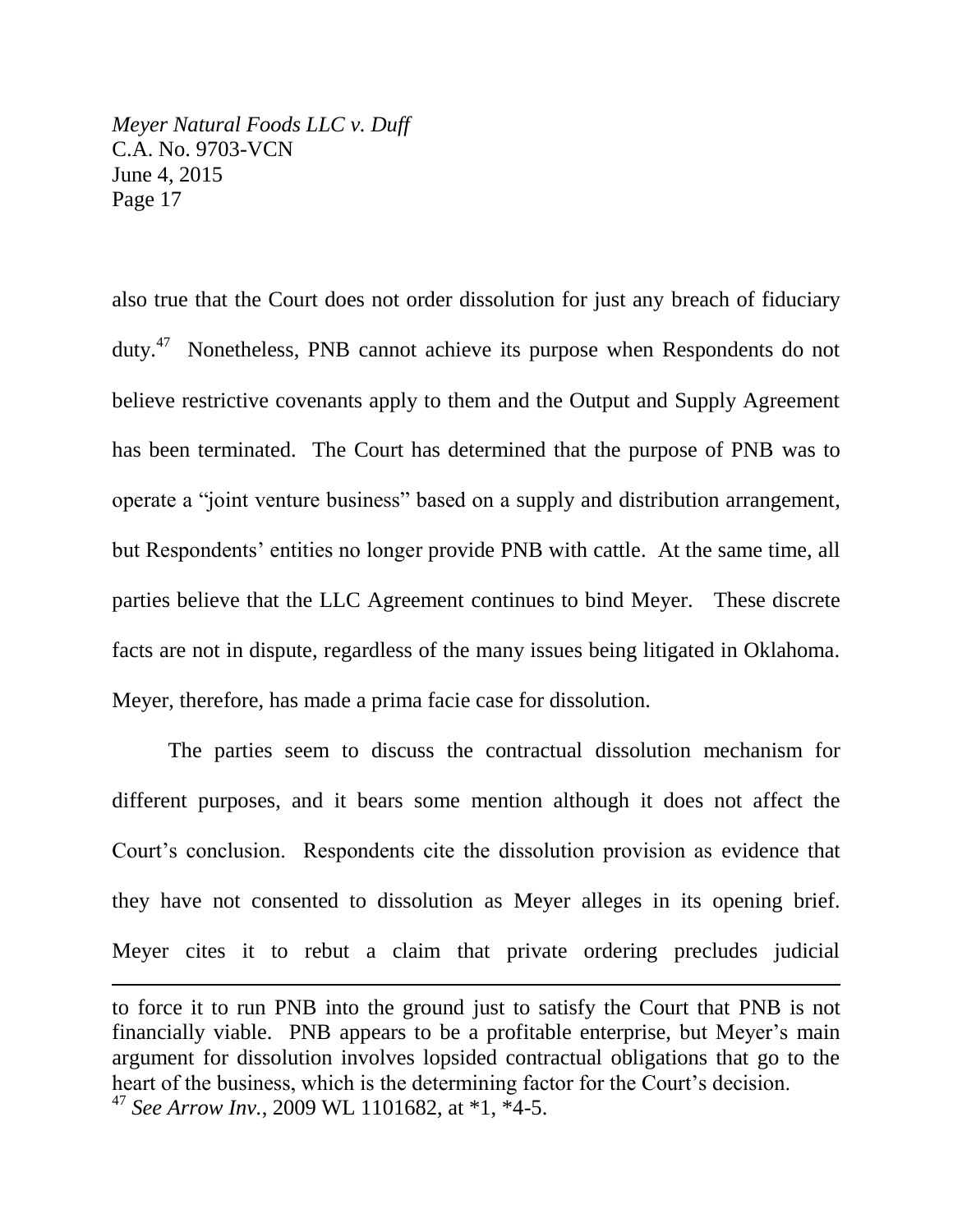intervention.<sup>48</sup> The Court is satisfied that Respondents have not agreed to dissolution. The more interesting issue is whether the LLC Agreement forbade Meyer from filing an action for dissolution. Section 4.2 of the LLC Agreement provided that, absent prior written consent of a majority of the interests held by the other members, "the Managing Member shall have no authority . . . to cause the Company to undertake or engage in  $\ldots$  the dissolution of the Company.<sup> $349$ </sup> Section 10.1 required dissolution upon, as relevant, "entry of a decree of judicial dissolution" or "the determination of the Managing Member and a Majority in Interest of the other Members."<sup>50</sup> Meyer submits that the contract could not trump the LLC Act and interprets the LLC Agreement as allowing Meyer to petition the Court for judicial dissolution but not to directly take steps to dissolve PNB or to cause PNB to take its own steps toward dissolution.<sup>51</sup> The Court accepts that

<sup>&</sup>lt;sup>48</sup> Meyer argues that the option for dissolution by agreement of the parties is not realistically available, and although operations can continue through unilateral efforts, there is no real exit mechanism.

 $49$  LLC Agreement § 4.2(o).

 $^{50}$  *Id.* § 10.1.

 $51$  A contrary reading would lead to an undesirable result: Section 10.1(a) would only exist for a non-managing, admittedly "passive," Summ. J. Tr. 26, member to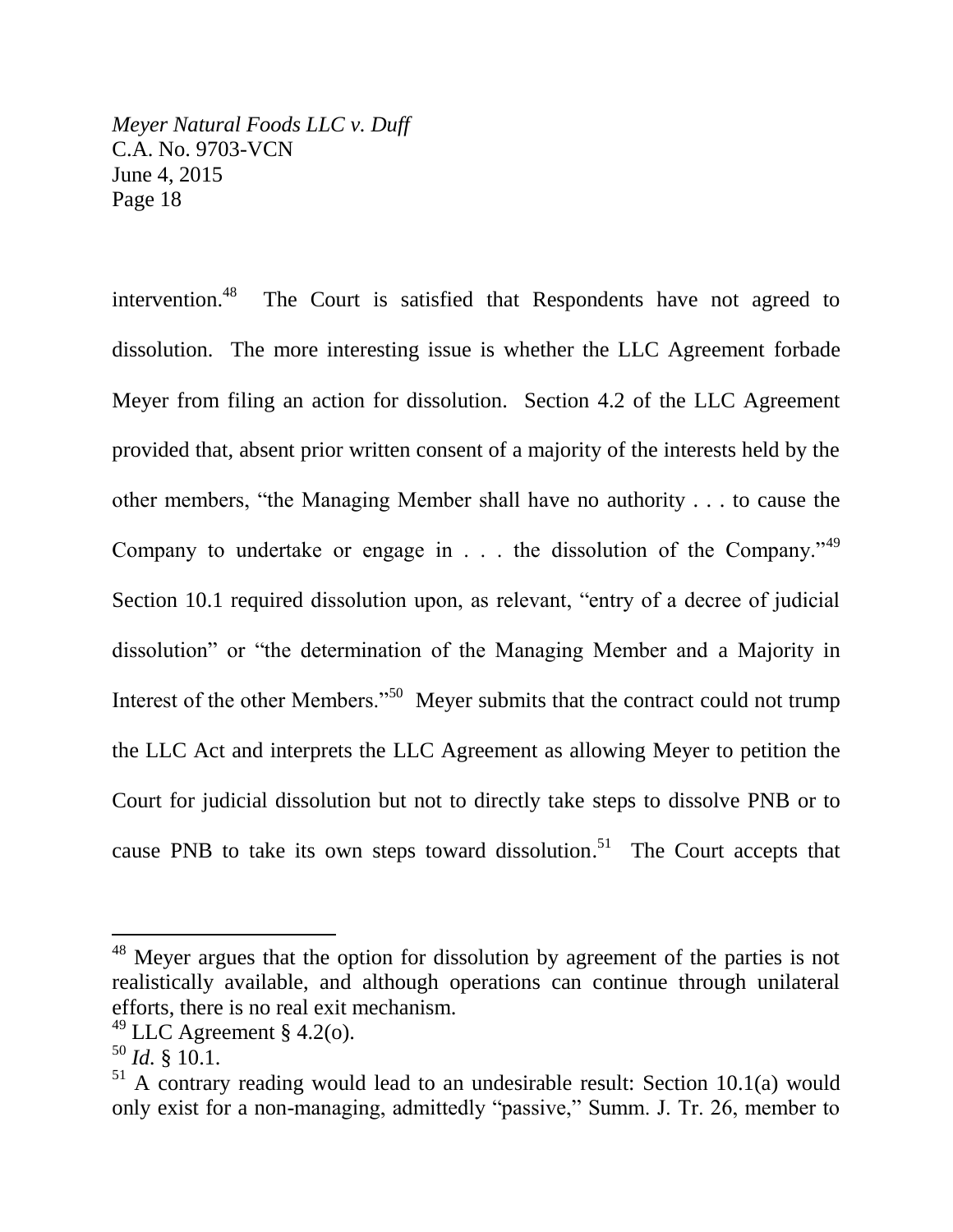l

reading and recognizes some authority counseling against strict interpretation of an LLC agreement where the result would be inequitable.<sup>52</sup> The Court's intervention and exercise of its discretion to dissolve PNB, further, mitigates the danger of unfair dissolution by the managing member.

Finally, dissolution is a discretionary remedy, and the Court is satisfied that the equities weigh in its favor. Of primary concern, the Oklahoma Litigation will not suffer material prejudice from PNB's dissolution. Of course, ordering dissolution here would moot claims for rescission. However, Respondents have made allegations that PNB's assets are worthless;<sup>53</sup> issues about ownership and misconduct can wait until the winding-up stage;<sup>54</sup> and Meyer observes that Respondents can purchase PNB's assets in a liquidation sale. There also is nothing

petition the Court for dissolution (assuming that the conditions for Section 10.1(b) were not met).

<sup>52</sup> *See Haley*, 864 A.2d at 96-98 (observing that "the presence of a reasonable exit mechanism bears on the propriety of ordering dissolution under 6 *Del. C.* § 18- 802" and declining to require plaintiff LLC member to use a contractual exit mechanism that would produce an inequitable result).

<sup>&</sup>lt;sup>53</sup> Sullivan Aff. Ex. 7  $\P$  13. These allegations were made in October 2013 as part of the Oklahoma Litigation. Meyer has also represented that "PNB has no contracts." POB 21 n.7.

<sup>&</sup>lt;sup>54</sup> The Court acknowledges that overseeing any winding up process will require consideration of the Oklahoma Litigation.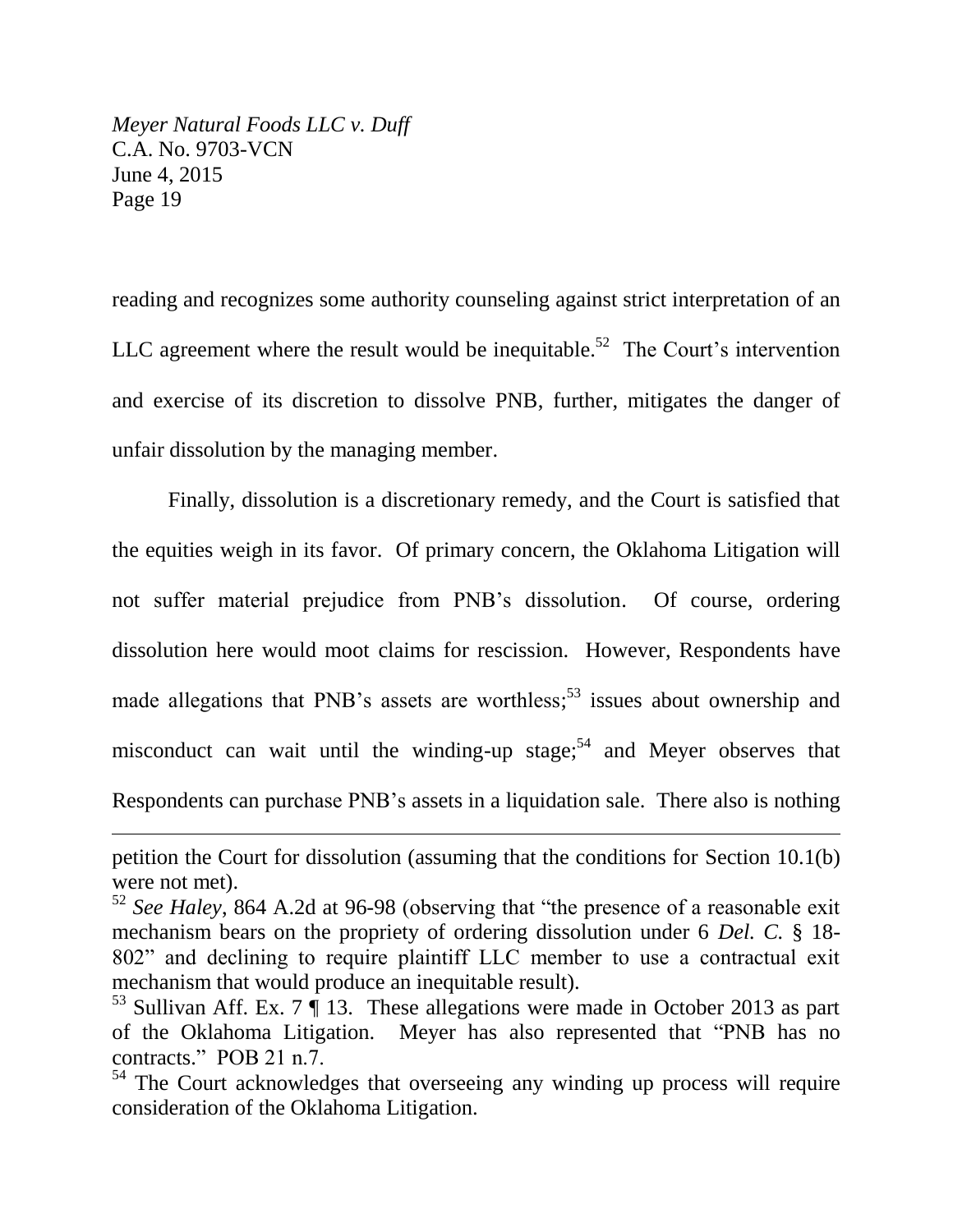in the record to suggest that dissolution would affect Respondents' ability to collect damages from Meyer; the Oklahoma Litigation names Meyer in all counts requesting damages or an accounting.<sup>55</sup> Another objection is that dissolution is inappropriate because of a specter of bad faith surrounding Meyer's conduct, bolstered by a grant of summary judgment in Oklahoma. While the Court is careful to do equity, Respondents do not provide support for their allegation that "Meyer prematurely initiated this action as a litigation tactic<sup>"56</sup> or their concern that they will not be fully compensated in the Oklahoma Litigation, if necessary. Thus, the equities, in combination with the foundational requirement of

<sup>55</sup> *See* Sullivan Aff. Ex. 4, at 4, 7, 8, 9, 10, 13; Ex. 5, at 7.

<sup>56</sup> RAB 4. In an action for dissolution of a corporation, this Court has found additional support to grant a stay of litigation (and to refrain from promptly ordering dissolution) based on equitable considerations: "[W]hen the other party can point to uncontested facts which raise a specter of bad faith conduct by the party seeking dissolution, the Court of Chancery's inherent equitable discretion should not stand idle." *Xpress Mgmt., Inc. v. Hot Wings Int'l, Inc.*, 2007 WL 1660741, at \*6 (Del. Ch. May 30, 2007). In that case, there were *ex parte* bankruptcy proceedings and "a blatant and inexcusable factual misrepresentation," among other causes for concern. *Id.* The allegations of litigation abuse are not similarly serious and supported in this action.